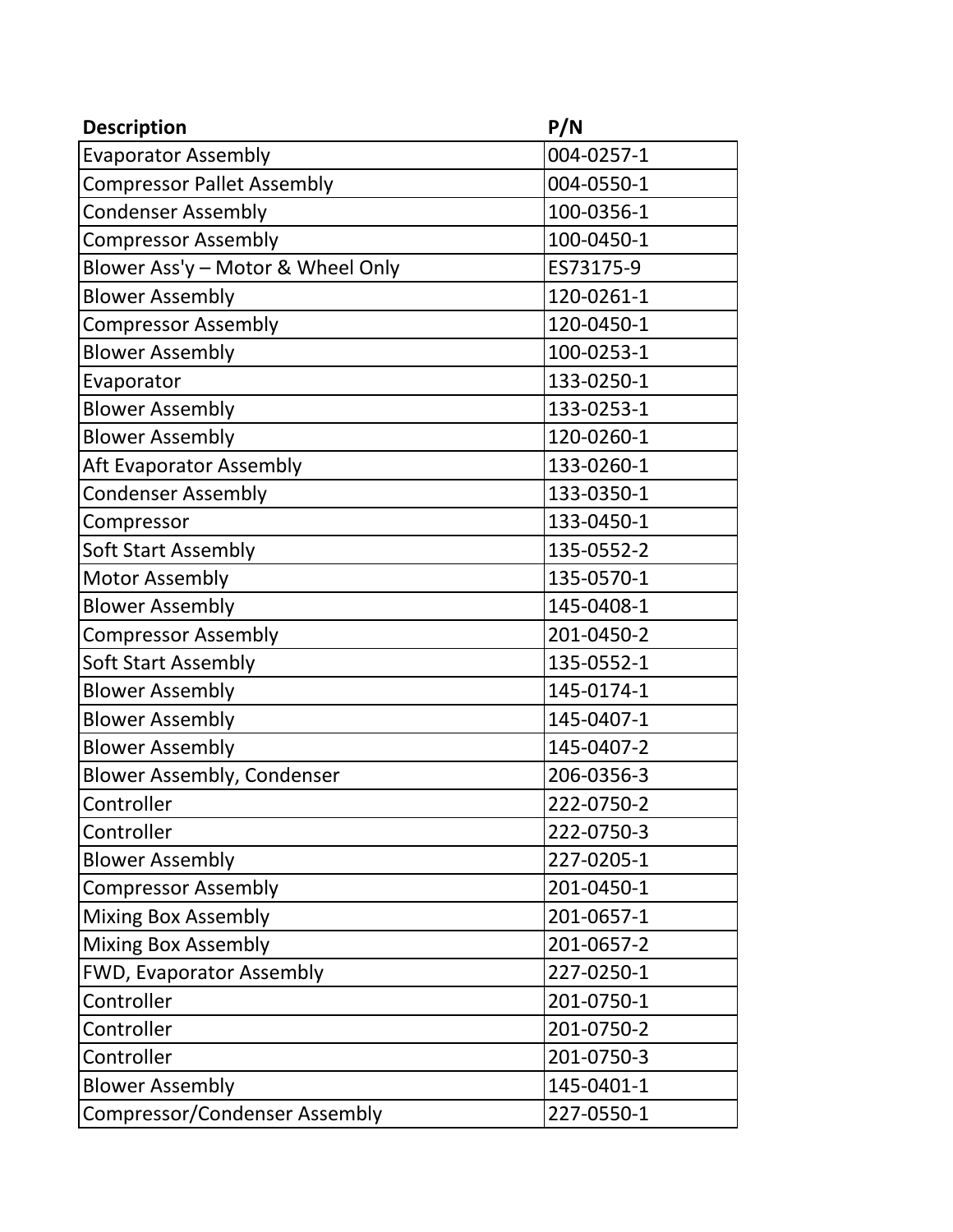| <b>Compressor/Condenser Assembly</b> | 227-0550-2   |
|--------------------------------------|--------------|
| <b>Evaporator Assembly</b>           | 222-0250-1   |
| <b>Blower Assembly</b>               | 415-0252-1   |
| <b>Pallet Assembly</b>               | 415-0550-1   |
| <b>Pallet Assembly</b>               | 415-0550-2   |
| Aft, Blower Assembly                 | 45-0261-2    |
| <b>Heater Panel Assembly</b>         | 45-0282-2    |
| <b>Fwd. Evaporator Assembly</b>      | 300-0250-1   |
| Aft Evaporator Assembly, Fwd         | 300-0260-1   |
| Aft Evaporator Blower                | 300-0261-1   |
| Aft Evaporator Assembly, Aft         | 300-0270-1   |
| Aft Evaporator Blower                | 300-0271-1   |
| <b>Power Panel Assembly</b>          | 45-1756-1    |
| <b>Compressor Mount Assembly</b>     | 300-0453-1   |
| <b>Mixing Box Assembly</b>           | 300-0657-1   |
| <b>Mixing Box Assembly</b>           | 300-0657-2   |
| <b>Heater Assembly</b>               | 300-0670-1   |
| Fwd Evap Blower Ass'y                | 66-0251-1    |
| Aft Evaporator Blower Ass'y          | 66-0261-1    |
| Controller                           | 300-0750-1   |
| Controller                           | 300-0750-2   |
| Controller                           | 300-0750-3   |
| <b>Thermistor Probe Assembly</b>     | 300-0751-1   |
| <b>Evaporator/Blower Assembly</b>    | 76-0255-2    |
| Load Shed Box Assembly               | 85-02-204-2  |
| Load Shed Box Assembly               | 85-02-204-3  |
| Load Shed Box Assembly               | 85-02-204-5  |
| <b>Blower Assembly</b>               | 85-02-205-2  |
| Fan Assembly                         | 98-0902-1    |
| <b>Blower Ass'y</b>                  | B215M10C1011 |
| <b>Blower Assembly</b>               | B215M10C1012 |
| Motor, 27 VDC 1.46 HP                | ES61107-1    |
| Motor, 27 VDC 2.6 HP                 | ES61108-1    |
| Motor - Compressor                   | ES61110-1    |
| Motor - Compressor                   | ES61110-2    |
| Motor - Compressor                   | ES61110-3    |
| <b>Avionics Blower Assembly</b>      | B215M10C2001 |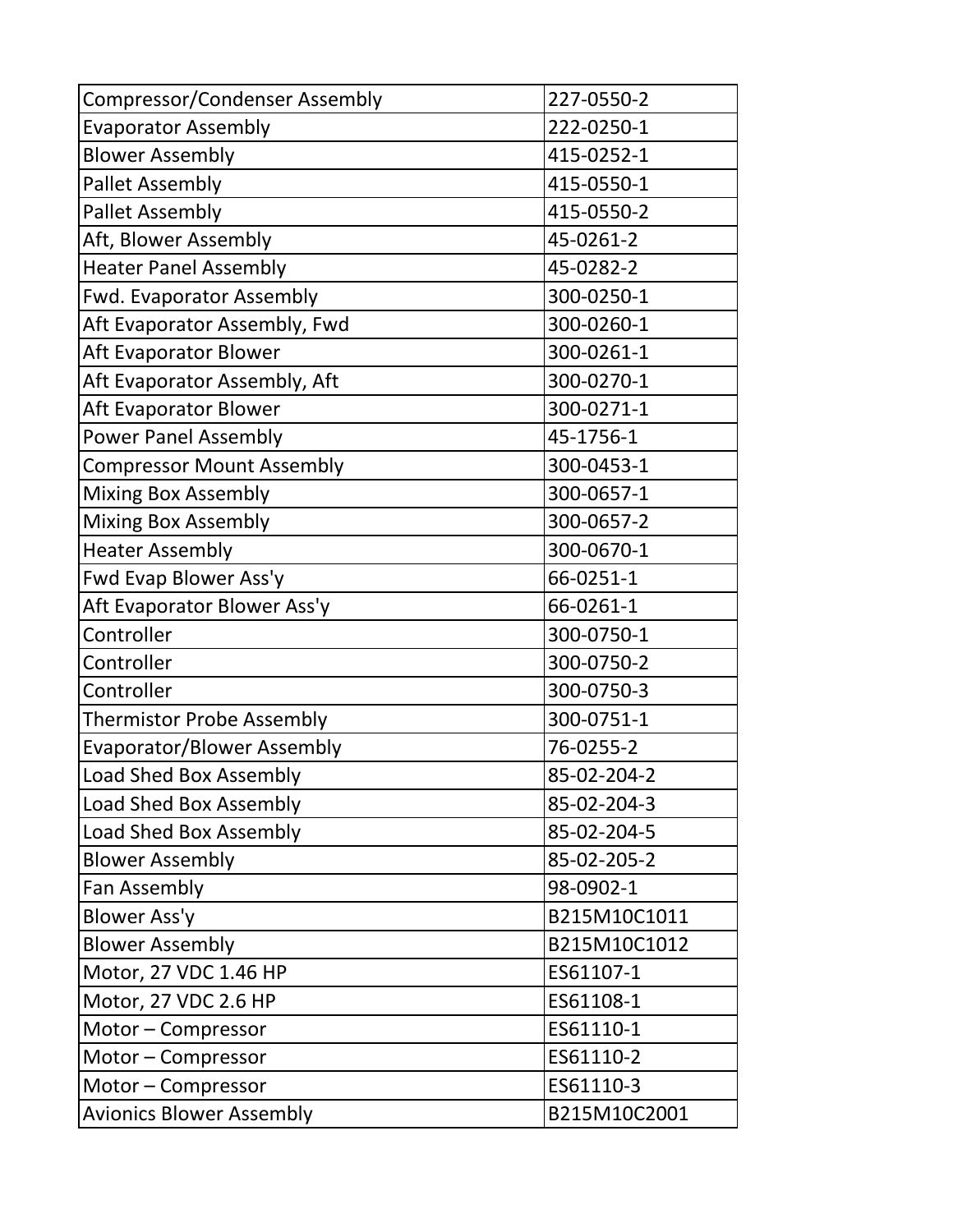| <b>Compressor Assembly</b>               | JBS224-2     |
|------------------------------------------|--------------|
| <b>Condenser Assembly</b>                | 45-0350-1    |
| Motor-Compressor                         | ES61134-1    |
| Motor-Compressor                         | ES61134-3    |
| Fwd Evap Blower Ass'y                    | 66-0251-4    |
| Fwd Evap Blower Ass'y                    | 66-0251-4SB  |
| Aft Evaporator Blower Ass'y              | 66-0261-2    |
| Aft Evaporator Blower Ass'y              | 66-0261-3    |
| Motor, Brushless DC                      | ES61137-1    |
| Motor, Brushless DC                      | ES61137-2    |
| Compressor/Condenser Pallet Assembly     | 76-0551-1    |
| Filter/Relay Assembly                    | 76-0558-1    |
| <b>Blower Assembly</b>                   | ES73103-1    |
| <b>Blower Assembly</b>                   | ES73103-2    |
| <b>Blower Assembly-Flame Arrestor</b>    | ES73107-2    |
| <b>Evaporator/Blower Module Assembly</b> | 85-02-203-1  |
| <b>Blower Assembly</b>                   | 85-02-205-1  |
| <b>Fan Assembly</b>                      | 98-0900-1    |
| <b>Motor Assembly</b>                    | 98-0906-1    |
| <b>Blower</b>                            | 98-0907-1    |
| <b>Blower Assembly</b>                   | B212M20C1015 |
| <b>Blower Assembly</b>                   | B212M20C1016 |
| Soft Start                               | ES59185-1    |
| 3.5 H.P. Motor                           | ES61100-1    |
| Motor - Compressor                       | ES61110-4    |
| Motor, Brushless                         | ES61136-1    |
| Motor, Brushless                         | ES61136-2    |
| Blower Ass'y L.H.                        | ES73175-1    |
| Fan Vaneaxial 28 VDC                     | ES73127-2    |
| Blower Ass'y R.H.                        | ES73175-2    |
| <b>Compressor Assembly</b>               | JBS222-1     |
| Pallet Assembly, Compressor/Condenser    | JBS5004-1    |
| Blower Ass'y R.H.                        | ES73175-4    |
| <b>Blower Ass'y</b>                      | JBS13016-11  |
| <b>Blower Motor</b>                      | ES73176-1    |
| <b>Blower Ass'y</b>                      | JBS13016-10  |
| <b>Pressure Switch Assembly</b>          | JBS2020-1    |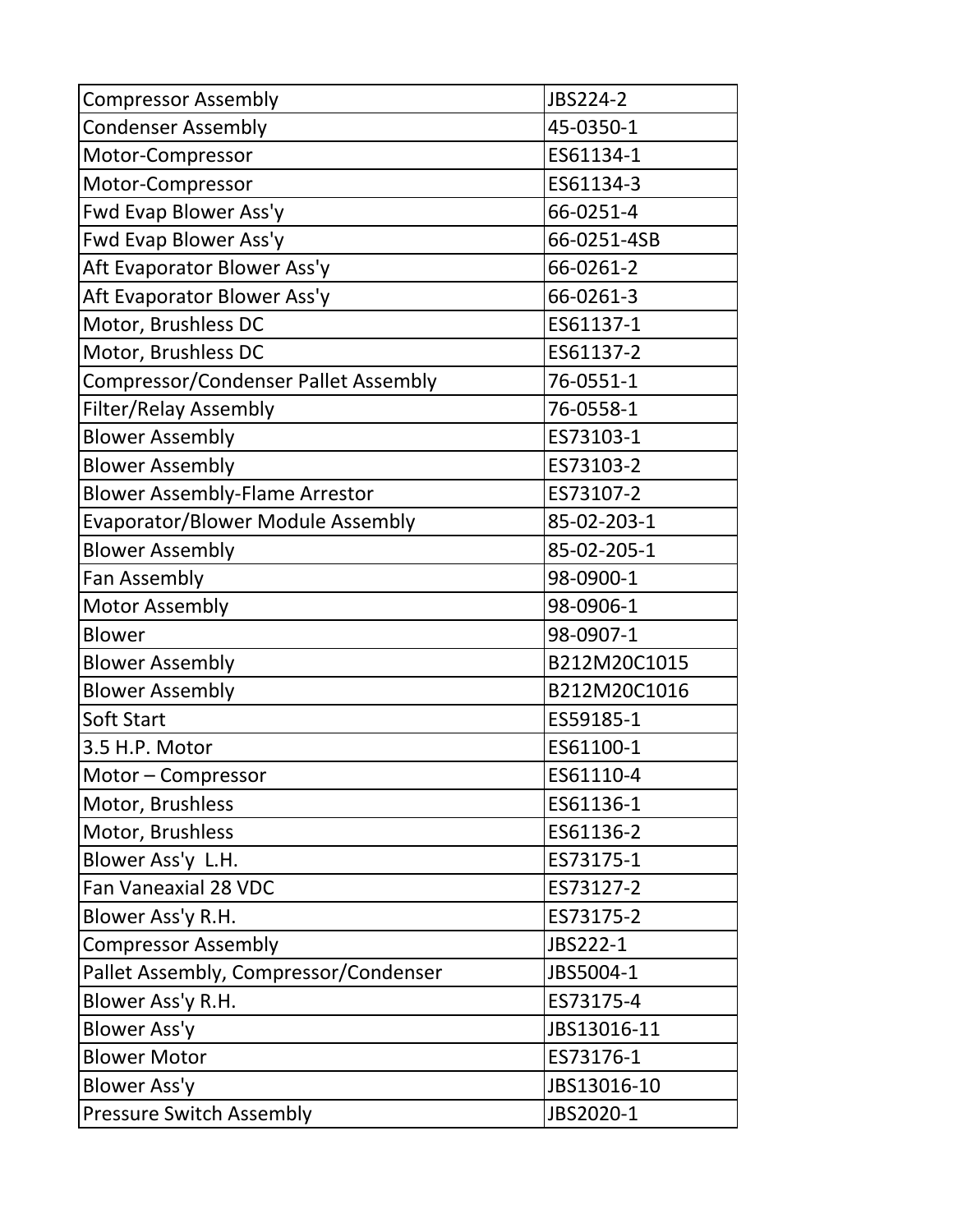| <b>Pressure Switch Assembly</b>          | JBS2020-3    |
|------------------------------------------|--------------|
| <b>Pressure Switch Assembly</b>          | JBS2020-5    |
| <b>Pressure Switch Assembly</b>          | JBS2020-6    |
| <b>Pressure Switch Assembly</b>          | JBS2020-7    |
| <b>Pressure Switch Assembly</b>          | JBS2020-8    |
| <b>Pressure Switch Assembly</b>          | JBS2020-9    |
| <b>Pressure Switch Assembly</b>          | JBS2020-10   |
| <b>Pressure Switch Assembly</b>          | JBS2020-11   |
| <b>Pressure Switch Assembly</b>          | JBS2020-12   |
| <b>Pressure Switch Assembly</b>          | JBS2020-13   |
| <b>Blower Ass'y</b>                      | JBS13016-3   |
| Compressor/Condenser Pallet Assembly     | JBS5006-1    |
| <b>Avionics Blower Assembly</b>          | B215M1003101 |
| <b>Evaporator Assembly</b>               | JBS2040-1    |
| <b>Evaporator Assembly</b>               | JBS2040-2    |
| <b>Evaporator Assembly</b>               | JBS2040-3    |
| <b>Evaporator Assembly</b>               | JBS2040-4    |
| <b>Evaporator Assembly</b>               | JBS2040-6    |
| <b>Evaporator Assembly</b>               | JBS2040-7    |
| <b>Condenser Coil</b>                    | JBS464-17    |
| <b>Condenser Coil</b>                    | JBS464-3     |
| <b>Blower Assembly</b>                   | 145-0409-1   |
| <b>Evaporator/Blower Module Assembly</b> | 76-0250-1    |
| <b>Evaporator/Blower Module Assembly</b> | 76-0250-2    |
| <b>Evaporator/Blower Module Assembly</b> | 76-0250-3    |
| <b>Evaporator/Blower Module Assembly</b> | 76-0250-4    |
| Pallet Assembly, Compressor/Condenser    | JBS5010-1    |
| <b>Compressor Assembly</b>               | JBS204-1     |
| <b>Compressor Assembly</b>               | JBS221-1     |
| <b>Compressor Assembly</b>               | JBS223-1     |
| Motor Assembly - Flame Arrestor          | JBS26-1      |
| Heater/Ejector Assembly                  | JBS880-3     |
| <b>Heater Controller</b>                 | JBS881-1     |
| <b>Heater Controller</b>                 | JBS881-2     |
| Heater/Ejector Assembly                  | JBS882-1     |
| Controller                               | JBS884-2     |
| <b>VSO Assembly</b>                      | JBS885-3     |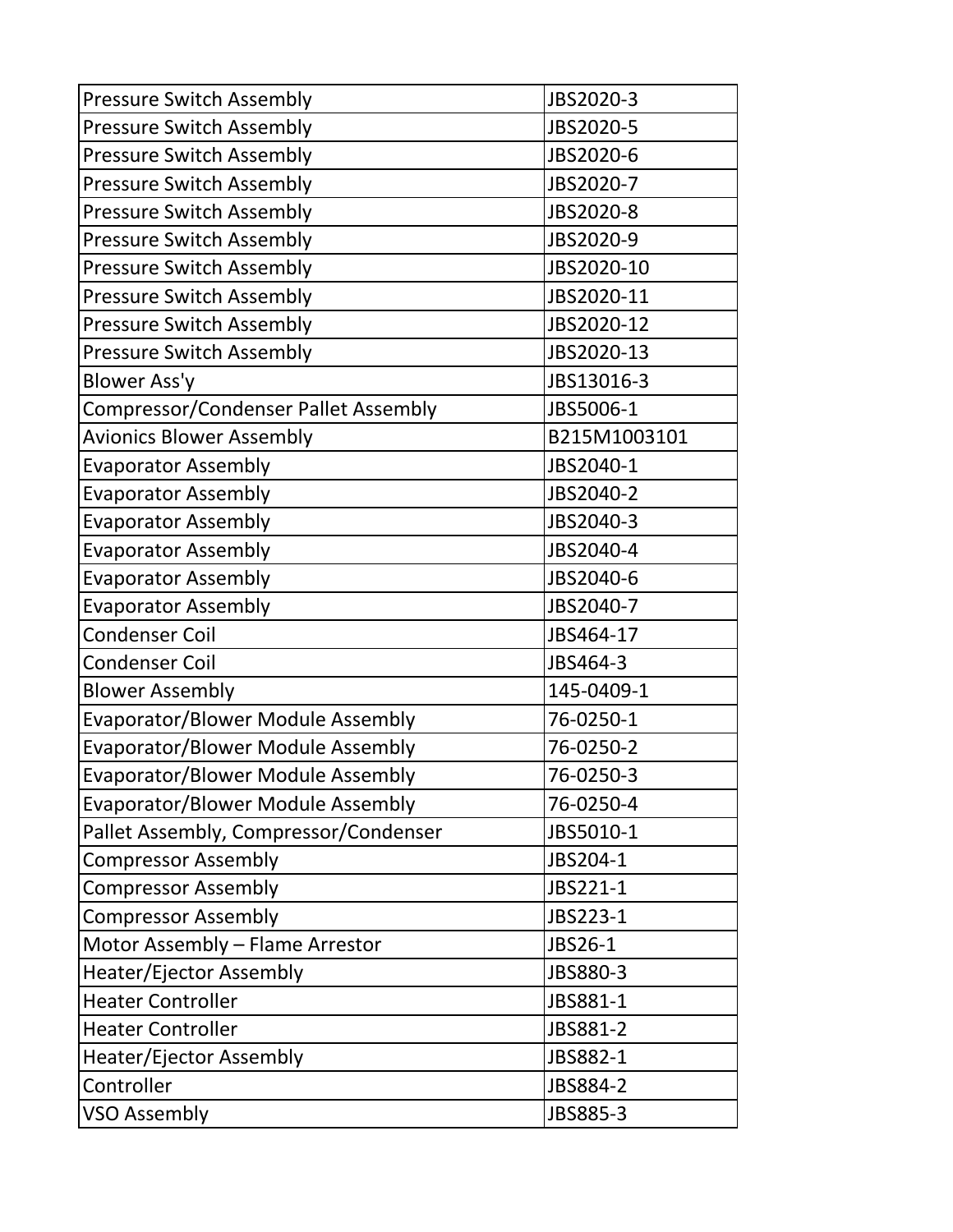| <b>VSO Assembly</b>                         | JBS885-4       |
|---------------------------------------------|----------------|
| Aft Evaporator Assembly                     | PC9-0254-1     |
| <b>Compressor Assembly</b>                  | PC9-0450-2     |
| <b>Pallet Assembly Compressor Condenser</b> | JBS400-7       |
| <b>Motor Assembly</b>                       | 004-0255-2     |
| Controller                                  | JBS884-3       |
| <b>Bleed Air Regulator Valve</b>            | JBS889-1       |
| <b>Bleed Air Regulator Valve</b>            | JBS889-2       |
| <b>Compressor Assembly</b>                  | <b>JBS98-3</b> |
| <b>Compressor Assembly</b>                  | <b>JBS98-4</b> |
| <b>Compressor Assembly</b>                  | <b>JBS98-8</b> |
| <b>Compressor Assembly</b>                  | JBS98-12       |
| <b>Compressor Assembly</b>                  | JBS98-13       |
| <b>Compressor Assembly</b>                  | JBS98-14       |
| Evaporator Assembly, AFT                    | PC9-0251-1     |
| Evaporator Assembly, AFT                    | PC9-0251-2     |
| <b>Drive Pulley</b>                         | 133-1400-1     |
| Blower Assembly - Motor and Wheel Only      | ES73175-10     |
| Blower Assembly - Motor and Wheel Only      | ES73175-11     |
| Motor, Brushless DC                         | ES61137-1      |
| <b>Blower Assembly</b>                      | 44-1250-1      |
| <b>Condenser Coil</b>                       | JBS464-14      |
| <b>Fwd Evaporator Assembly</b>              | 66-0250-1      |
| <b>Fwd Evaporator Assembly</b>              | 66-0250-2      |
| <b>Fwd Evaporator Assembly</b>              | 66-0250-3      |
| <b>Fwd Evaporator Assembly</b>              | 66-0250-4      |
| <b>Fwd Evaporator Assembly</b>              | 66-0250-5      |
| <b>Fwd Evaporator Assembly</b>              | 66-0250-6      |
| <b>Blower Assembly</b>                      | 145-0175-1     |
| <b>Blower Assembly</b>                      | ES73073-1      |
| <b>Blower Assembly</b>                      | ES73073-2      |
| PC Board Assembly                           | 85-02-304-1    |
| PC Board Assembly                           | 85-02-304-2    |
| PC Board Assembly                           | 85-02-304-4    |
| <b>Blower</b>                               | ES73108-1      |
| 150 Amp BLDC Motor                          | ES61141-1      |
| 151 Amp BLDC Motor                          | ES61141-2      |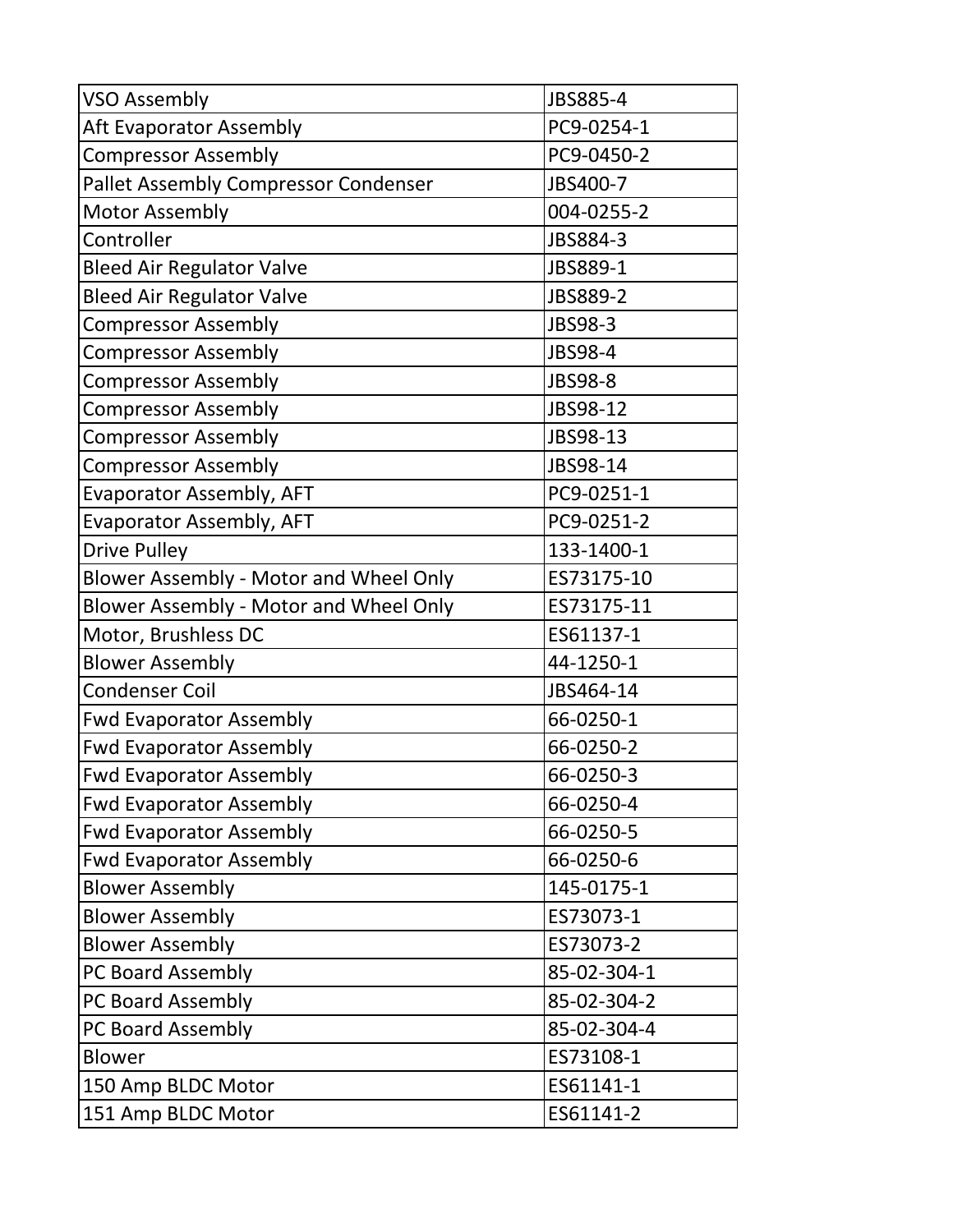| 152 Amp BLDC Motor                          | ES61141-7       |
|---------------------------------------------|-----------------|
| <b>Blower/Bracket Assembly</b>              | B215M10C1009    |
| <b>Compressor Assembly</b>                  | <b>JBS57-98</b> |
| <b>Compressor Assembly</b>                  | JBS57-99        |
| <b>Evaporator Housing Assembly</b>          | 415-0251-1      |
| <b>Evaporator Housing Assembly</b>          | 415-0251-2      |
| <b>Evaporator Housing Assembly</b>          | 415-0251-3      |
| <b>Evaporator Assembly</b>                  | 415-0250-1      |
| <b>Evaporator Assembly</b>                  | 415-0250-2      |
| Load Shed PC Board Assembly                 | 85-00-07-8      |
| <b>Compressor Assembly</b>                  | JBS221-7        |
| <b>Blower Assembly</b>                      | 76-0251-1       |
| <b>Condenser/Compressor Pallet Assembly</b> | 180-0550-1      |
| <b>Compressor Assembly</b>                  | 180-0450-1      |
| Motor Assembly                              | 98-0908-1       |
| <b>Motor Assembly</b>                       | 98-0908-2       |
| <b>Motor Assembly</b>                       | 98-0908-3       |
| <b>Compressor/Drive Motor Assembly</b>      | 180-0551-1      |
| <b>Mixing Valve</b>                         | 180-0654-1      |
| <b>Evaporator/Blower Assembly</b>           | 76-0255-1       |
| <b>Pallet Assembly Compressor Condenser</b> | JBS5001-1       |
| <b>Motor Assembly</b>                       | 76-0553-1       |
| <b>Compressor Assembly</b>                  | JBS221-5        |
| <b>Blower Subassembly</b>                   | 145-0260-1      |
| <b>Forward Conrol Panel Assembly</b>        | PC9-0752-5      |
| <b>Fwd Evaporator Assembly</b>              | PC9-0253-1      |
| <b>Blower Assembly</b>                      | 145-0250-1      |
| <b>Compressor Assembly</b>                  | JBS14116-1      |
| <b>Compressor/Drive Assembly</b>            | 222-0450-1      |
| <b>Compressor Drive Assembly</b>            | 222-0460-1      |
| <b>Compressor Assembly</b>                  | 220-0451-1      |
| <b>Compressor Assembly</b>                  | 220-0451-2      |
| <b>Blower Assembly</b>                      | 145-0402-1      |
| <b>Blower Assembly</b>                      | 145-0170-1      |
| <b>Blower Assembly</b>                      | 145-0406-1      |
| <b>Heater Assembly</b>                      | PC9-0850-1      |
| <b>Evaporator/Blower Assembly</b>           | JBS2046-1       |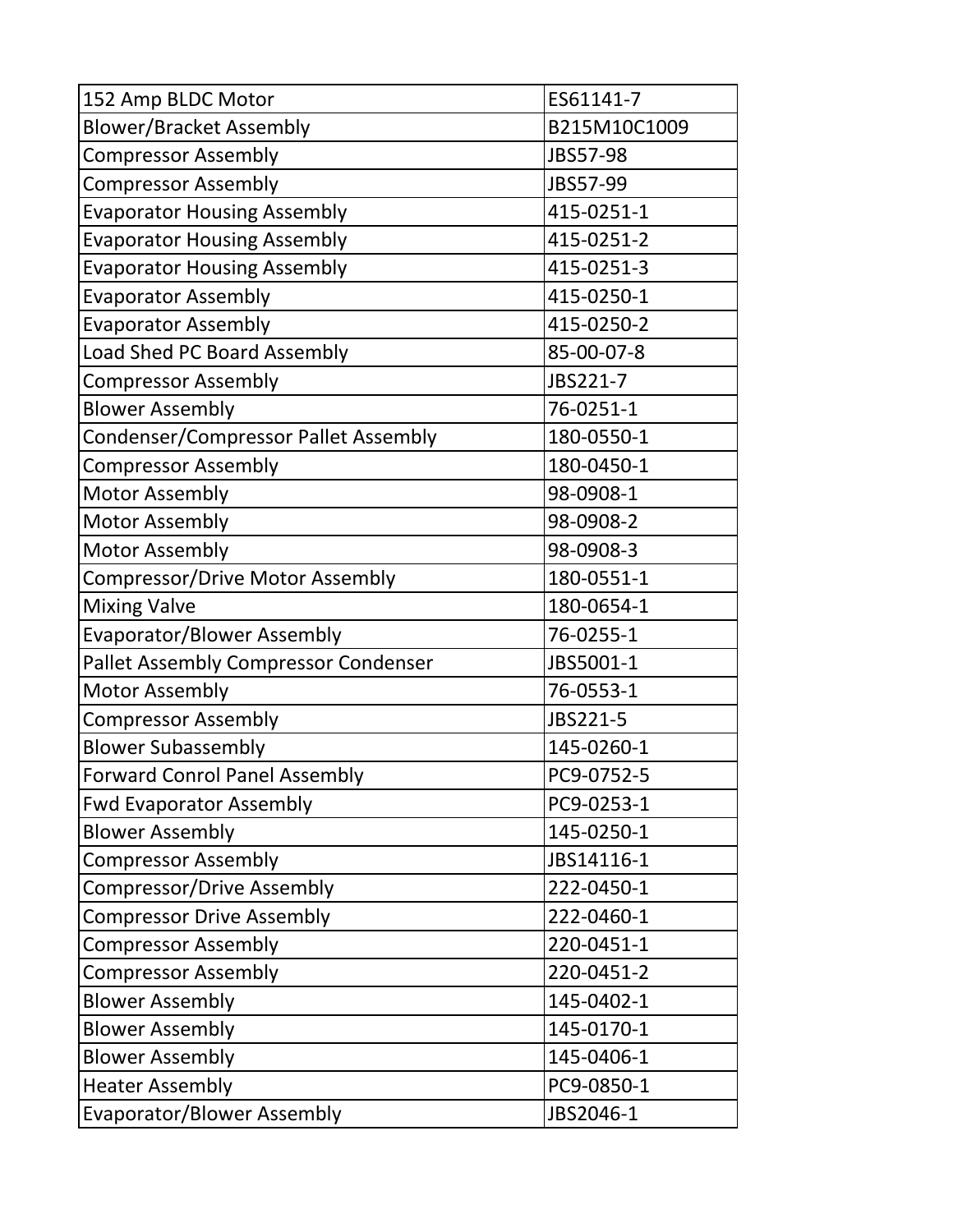| <b>Pallet Assembly</b>                      | JBS5005-1     |
|---------------------------------------------|---------------|
| <b>Pallet Assembly</b>                      | JBS5005-2     |
| <b>Evaporator Assembly</b>                  | JBS12055-2    |
| Servo Assembly                              | 98-0650-1     |
| Fan Motor Assembly                          | JBS13020-1    |
| Compressor, Assembly Modified               | JBS4172-1     |
| <b>Evaporator Assembly, Forward</b>         | PC9-0250-1    |
| <b>Evaporator Assembly, Forward</b>         | PC9-0250-2    |
| <b>Blower Assembly</b>                      | JBS275-1      |
| <b>Blower Assembly</b>                      | JBS275-2      |
| <b>Compressor Assembly</b>                  | JBS201-1      |
| <b>Compressor Assembly</b>                  | JBS201-4      |
| <b>Compressor Assembly</b>                  | JBS201-14     |
| <b>Compressor Assembly</b>                  | JBS201-16     |
| <b>Compressor Assembly</b>                  | JBS201-20     |
| <b>Compressor Assembly</b>                  | JBS201-23     |
| <b>Pallet Assembly Compressor Condenser</b> | JBS5001-4     |
| <b>Flexible Hose Assembly</b>               | Various       |
| <b>Compressor Assembly</b>                  | 180-0453-1    |
| <b>Blower Assembly</b>                      | 145-0252-1    |
| Fan Assembly Vaneaxial                      | JBS131-9      |
| <b>Fan Assembly Vaneaxial</b>               | JBS131-19     |
| <b>Blower Assembly</b>                      | 145-0173-1    |
| <b>Evaporator/Blower Assembly</b>           | 180-0250-1    |
| Evaporator/Blower Assembly                  | 180-0250-2    |
| <b>Compressor Assembly</b>                  | 201-0450-3    |
| <b>Heater/Ejector Assembly</b>              | 145-0850-1    |
| Fan Assembly                                | 34-030-19     |
| <b>Compressor Assembly</b>                  | 133-0450-3    |
| Motor and Blade Assembly                    | ES73131-2     |
| <b>Shut-Off Valve</b>                       | ES26185-1     |
| <b>Shut-Off Valve</b>                       | ES26185-2     |
| <b>Compressor Assembly</b>                  | SF50EC-3000-2 |
| <b>Compressor Assembly</b>                  | SF50EC-3000-3 |
| <b>Compressor Assembly</b>                  | SF50EC-3000-4 |
| <b>Compressor Assembly</b>                  | SF50EC-3000-5 |
| <b>Compressor Assembly</b>                  | SF50EC-3000-6 |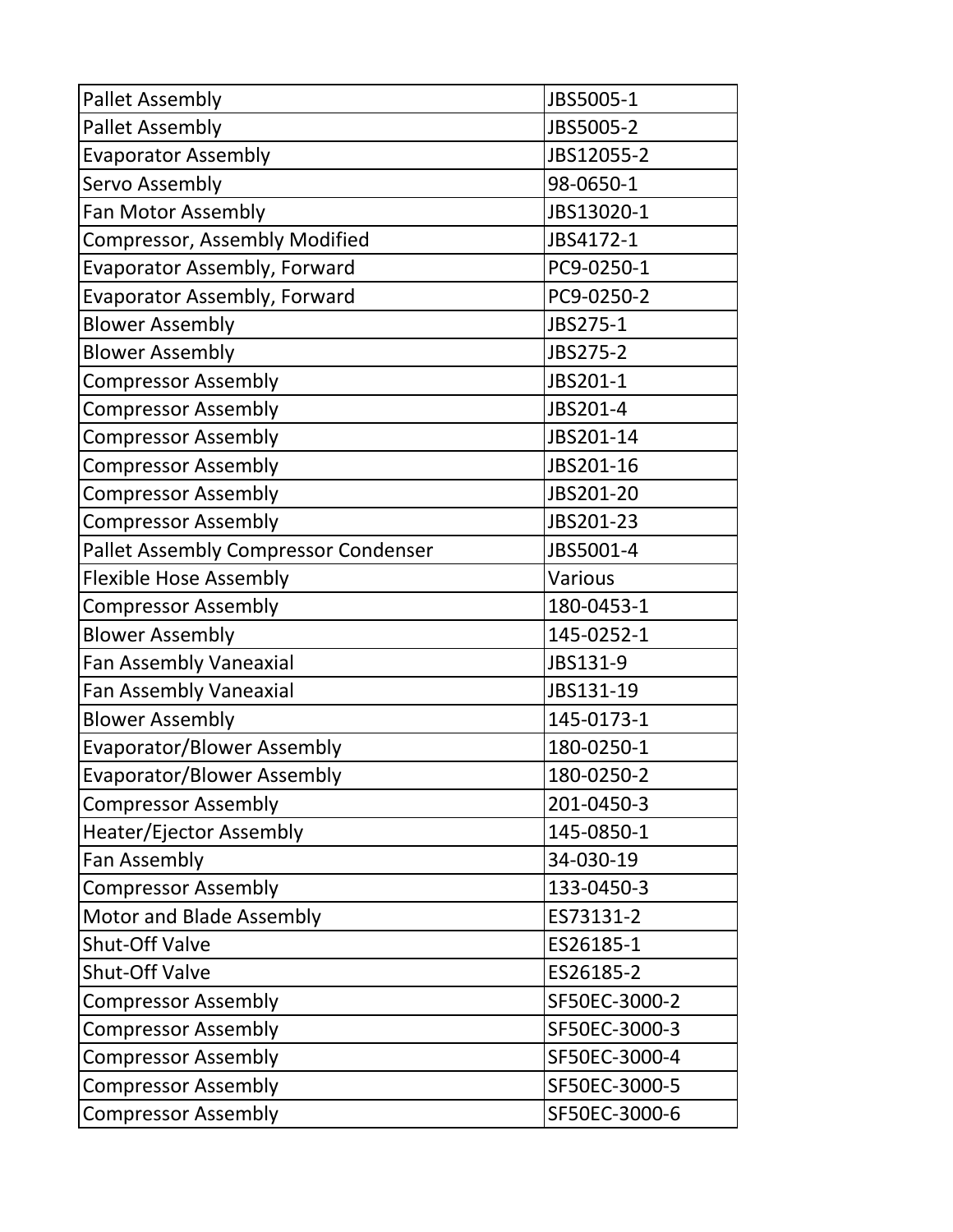| Blower, Puller                        | S-6085EC-2      |
|---------------------------------------|-----------------|
| Blower, Puller                        | S-6085EC-3      |
| <b>Compressor Assembly</b>            | SF50EC-3010-1   |
| <b>Compressor Module</b>              | PC24EC-3001-V56 |
| <b>Motor Brushless</b>                | ES61138-1       |
| Comp/Drive Motor Beam Assy            | 227-0551-1      |
| <b>COCKPIT EVAP MODULE</b>            | PC24EC-6005-1   |
| <b>Evaporator Assembly</b>            | 222-0253-1      |
| Assembly Condenser, (Beveled)         | 412AC-7012-2    |
| Blower Assembly - 7" V.A.             | 412AC-7058-16   |
| Assy, DHE Fan                         | PC24EC-9603-1   |
| Assy, DHE Fan                         | PC24EC-9604-1   |
| Assembly - Evaporator (Aft)           | 412AC-6004-4    |
| Assembly - Evaporator (Aft)           | 412AC-6008-1    |
| Assembly - Evaporator (Aft)           | 412AC-6010-1    |
| Assy, Fan - DHE                       | S-6229EC-2      |
| Assy, Fan - DHE                       | S-6229EC-3      |
| Assembly - Compressor                 | 412AC-3542-2    |
| ASSEMBLY, TOP, COCKPIT HEATER         | PC24EC-9002-1   |
| ASSY, HEATER ELEMENT, COCKPIT HEATER  | PC24EC-8001-1   |
| <b>COMPRESSOR ASSEMBLY</b>            | S-3008EC-3      |
| <b>COMPRESSOR ASSEMBLY</b>            | S-3008EC-4      |
| <b>COMPRESSOR ASSEMBLY</b>            | S-3008EC-5      |
| <b>COMPRESSOR ASSEMBLY</b>            | S-3008EC-6      |
| <b>COMPRESSOR ASSEMBLY</b>            | S-3008EC-8      |
| <b>COCKPIT EVAP MODULE</b>            | PC24EC-6003-1   |
| <b>COCKPIT EVAP MODULE</b>            | PC24EC-6003-2   |
| SUB-MODULE, COCKPIT EVAP, TOP HALF    | PC24EC-6018-1   |
| SUB-MODULE, COCKPIT EVAP, BOTTOM HALF | PC24EC-6016-2   |
| SUB-MODULE, COCKPIT EVAP, BOTTOM HALF | PC24EC-6016-3   |
| SUB-MODULE, COCKPIT EVAP, BOTTOM HALF | PC24EC-6017-1   |
| ASSY, MODULE, CABIN EVAP              | PC24EC-6213-1   |
| ASSY, MODULE, CABIN EVAP              | PC24EC-6214-1   |
| ASSY, MODULE, CABIN EVAP              | PC24EC-6214-2   |
| <b>ASSEMBLY, FAN - RIGHT</b>          | PC24EC-6350-22  |
| <b>ASSEMBLY, FAN - LEFT</b>           | PC24EC-6350-21  |
| ASSY, BLOWER MOTOR, RIGHT             | PC24EC-6350-24  |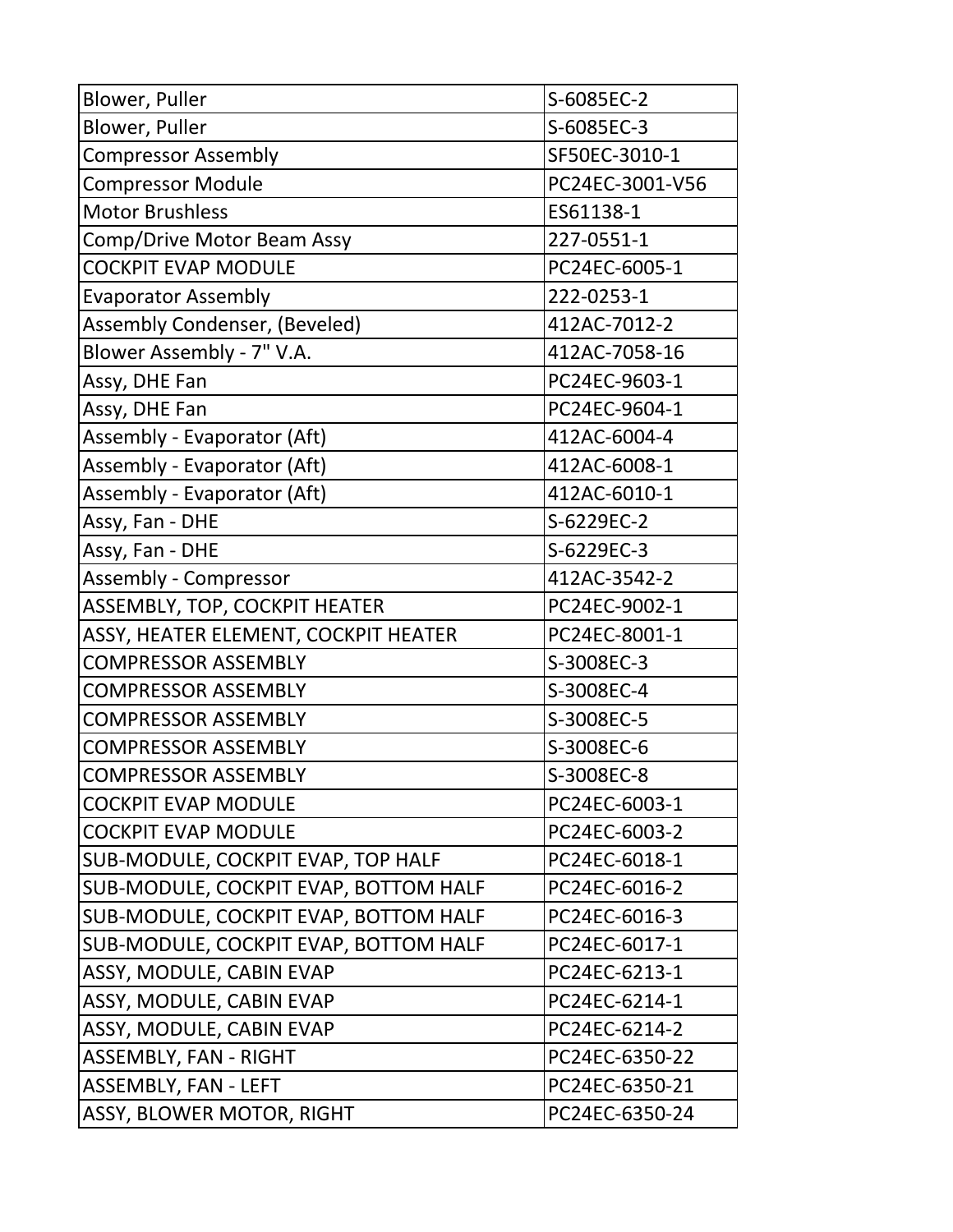| ASSY, BLOWER MOTOR, LEFT                | PC24EC-6350-23 |
|-----------------------------------------|----------------|
| <b>ASSEMBLY, MOTOR AND PCB</b>          | S-6137EC-31    |
| <b>ASSEMBLY, MOTOR AND PCB</b>          | S-6137EC-32    |
| Assy, Compressor                        | S-3038EC-1     |
| <b>ASSY, COMPRESSOR</b>                 | S-3036EC-1     |
| <b>ASSY - COMPRESSOR</b>                | A119-3040-1    |
| ASSY - COMPRESSOR MOUNT                 | EC135-3004     |
| ASSY-EVAP, FWD                          | S-6006EC-1     |
| ASSY-EVAP, FWD                          | S-6006EC-2     |
| ASSY-EVAP, FWD                          | S-6006EC-3     |
| ASSY-EVAP, FWD                          | S-6006EC-4     |
| ASSY - EVAP, FWD                        | S-6116EC-1     |
| ASSY - EVAP, FWD                        | S-6116EC-2     |
| ASSY - EVAP, FWD                        | S-6116EC-3     |
| <b>ASSY - EVAP, FWD</b>                 | S-6116EC-4     |
| <b>ASSY - FWD EVAPORATOR</b>            | EC135-6006-1   |
| ASSY - FWD EVAPORATOR                   | EC135-6006-2   |
| <b>ASSY - HEAT EXCHANGER</b>            | S-6054EC-6     |
| <b>ASSY - HEAT EXCHANGER</b>            | S-6054EC-7     |
| <b>ASSY - HEAT EXCHANGER</b>            | S-6054EC-8     |
| <b>ASSY - EVAPORATOR HEAT EXCHANGER</b> | S-6046EC-1     |
| <b>ASSY - EVAPORATOR HEAT EXCHANGER</b> | S-6046EC-2     |
| <b>HEAT EXCHANGER ASSY</b>              | S-6028EC-1     |
| HEAT EXCHANGER ASSY                     | S-6028EC-2     |
| <b>ASSEMBLY, AFT EVAPORATOR</b>         | EC135-6008-10  |
| <b>AFT EVAP ASSY</b>                    | S-6008EC-3     |
| <b>ASSEMBLY-BLOWER HOUSING</b>          | S-6108EC-1     |
| <b>ASSEMBLY-BLOWER HOUSING</b>          | S-6108EC-2     |
| COMP/COND PALLET ASSEMBLY               | 135-0550-3     |
| <b>COMP/COND PALLET ASSY</b>            | 135-0553-1     |
| <b>COMP/COND PALLET ASSY</b>            | 135-0566-1     |
| <b>COMP/COND PALLET ASSY</b>            | 135-0566-2     |
| <b>EVAPORATOR, FORWARD</b>              | S-6029EC-1     |
| <b>EVAPORATOR, FORWARD</b>              | S-6029EC-2     |
| <b>FORWARD EVAPORATOR ASSEMBLY</b>      | 100-0250-1     |
| <b>COCKPIT MIXER ASSEMBLY</b>           | PC24EC-9101-1  |
| <b>HOT AIR DISTRIBUTOR ASSY</b>         | PC24EC-9200-1  |